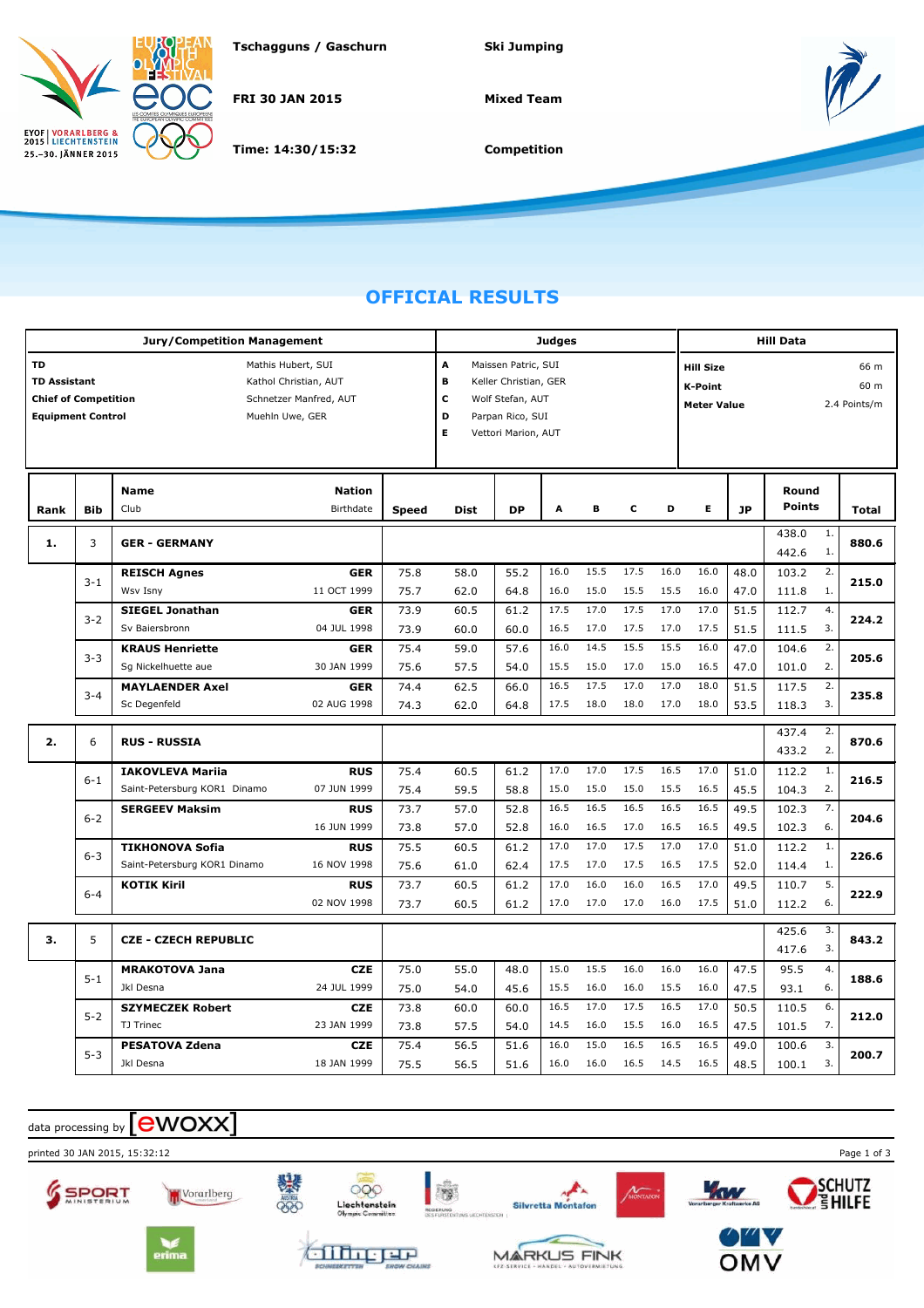

**Tschagguns / Gaschurn Ski Jumping**

**FRI 30 JAN 2015**

**Time: 14:30/15:32**

**Mixed Team**



**Competition**

## **OFFICIAL RESULTS**

| Rank | <b>Bib</b>     | <b>Name</b><br>Club            | <b>Nation</b><br>Birthdate | <b>Speed</b> | Dist | <b>DP</b> | A    | в    | c    | D    | Е    | <b>JP</b> | Round<br><b>Points</b> |         | Total |
|------|----------------|--------------------------------|----------------------------|--------------|------|-----------|------|------|------|------|------|-----------|------------------------|---------|-------|
|      |                | <b>HOLIK Frantisek</b>         | <b>CZE</b>                 | 73.6         | 62.5 | 66.0      | 17.5 | 17.5 | 18.5 | 17.0 | 18.0 | 53.0      | 119.0                  | 1.      |       |
|      | $5 - 4$        | Lsk Lomnice nad popelkou       | 23 OCT 1998                | 73.6         | 63.5 | 68.4      | 18.5 | 18.0 | 18.5 | 17.5 | 18.0 | 54.5      | 122.9                  | 1.      | 241.9 |
| 4.   | $\mathbf{1}$   | <b>NOR - NORWAY</b>            |                            |              |      |           |      |      |      |      |      |           | 408.7                  | 4.      | 825.0 |
|      |                |                                |                            |              |      |           |      |      |      |      |      |           | 416.3                  | 4.      |       |
|      | $1 - 1$        | <b>OPSETH Silje</b>            | <b>NOR</b>                 | 74.6         | 51.5 | 39.6      | 14.0 | 14.5 | 16.5 | 15.0 | 15.0 | 44.5      | 84.1                   | 6.      | 177.8 |
|      |                | Holevaringen Il                | 28 APR 1999                | 74.6         | 55.5 | 49.2      | 15.0 | 14.0 | 15.0 | 14.5 | 15.0 | 44.5      | 93.7                   | 4.      |       |
|      | $1 - 2$        | <b>MYHR Sverre Aas</b>         | <b>NOR</b>                 | 74.1         | 61.0 | 62.4      | 17.5 | 17.0 | 18.5 | 17.0 | 17.5 | 52.0      | 114.4                  | 3.      | 224.2 |
|      |                | Sore Aal                       | 07 APR 1998                | 74.0         | 59.5 | 58.8      | 17.0 | 16.5 | 17.5 | 17.0 | 17.0 | 51.0      | 109.8                  | 4.      |       |
|      | $1 - 3$        | <b>BAKKE Tonje</b>             | <b>NOR</b>                 | 74.8         | 53.5 | 44.4      | 16.5 | 16.0 | 16.5 | 16.0 | 16.0 | 48.5      | 92.9                   | 4.      | 188.4 |
|      |                | Elverum Hopp                   | 19 APR 1998                | 75.0         | 55.0 | 48.0      | 15.5 | 16.0 | 16.0 | 14.0 | 16.0 | 47.5      | 95.5                   | 4.      |       |
|      | $1 - 4$        | <b>OEDEGAARD Jesper</b>        | <b>NOR</b>                 | 73.6         | 62.0 | 64.8      | 17.5 | 17.5 | 18.0 | 17.5 | 17.5 | 52.5      | 117.3                  | 3.      | 234.6 |
|      |                | Gausdal Skilag                 | 02 AUG 1998                | 73.7         | 62.0 | 64.8      | 17.5 | 17.5 | 17.5 | 17.5 | 17.5 | 52.5      | 117.3                  | 4.      |       |
|      |                |                                |                            |              |      |           |      |      |      |      |      |           | 406.8                  | 5.      |       |
| 5.   | $\overline{4}$ | <b>AUT - AUSTRIA</b>           |                            |              |      |           |      |      |      |      |      |           | 412.5                  | 5.      | 819.3 |
|      |                | <b>HUBER Julia</b>             | <b>AUT</b>                 | 75.2         | 53.0 | 43.2      | 16.0 | 15.5 | 16.5 | 15.5 | 16.0 | 47.5      | 90.7                   | 5.      |       |
|      | $4 - 1$        | SK Rottenmann-Steiermark       | 29 NOV 1998                | 75.2         | 54.0 | 45.6      | 16.0 | 16.0 | 16.5 | 16.0 | 16.0 | 48.0      | 93.6                   | 5.      | 184.3 |
|      | $4 - 2$        | <b>FALKENSTEINER Michael</b>   | <b>AUT</b>                 | 73.7         | 62.5 | 66.0      | 17.0 | 17.0 | 18.0 | 16.5 | 17.5 | 51.5      | 117.5                  | 2.      |       |
|      |                | UVB Hinzenbach-Oberoesterreich | 10 JUL 1998                | 73.7         | 60.5 | 61.2      | 17.0 | 17.0 | 17.5 | 16.5 | 17.5 | 51.5      | 112.7                  | 2.      | 230.2 |
|      |                | <b>MOSER Timna</b>             | <b>AUT</b>                 | 74.8         | 50.5 | 37.2      | 15.0 | 15.5 | 16.5 | 14.0 | 16.0 | 46.5      | 83.7                   | 5.      |       |
|      | $4 - 3$        |                                | 26 DEC 1999                | 74.7         | 52.0 | 40.8      | 15.0 | 16.0 | 16.0 | 15.0 | 15.5 | 46.5      | 87.3                   | 5.      | 171.0 |
|      | $4 - 4$        | <b>LEITNER Clemens</b>         | <b>AUT</b>                 | 74.1         | 61.0 | 62.4      | 17.5 | 17.5 | 17.5 | 16.5 | 18.0 | 52.5      | 114.9                  | 4.      |       |
|      |                | Nordic Team absam              | 07 NOV 1998                | 74.2         | 63.5 | 68.4      | 16.5 | 16.5 | 17.0 | 17.0 | 18.0 | 50.5      | 118.9                  | 2.      | 233.8 |
|      |                |                                |                            |              |      |           |      |      |      |      |      |           | 398.5                  | 6.      |       |
| 6.   | 2              | <b>SLO - SLOVENIA</b>          |                            |              |      |           |      |      |      |      |      |           | 396.0                  | 6.      | 794.5 |
|      |                | <b>SERETINEK Anita</b>         | <b>SLO</b>                 | 74.4         | 55.5 | 49.2      | 15.5 | 15.5 | 15.5 | 15.5 | 16.0 | 46.5      | 95.7                   | 3.      |       |
|      | $2 - 1$        | Ssk Costella ilirija           | 29 MAR 1999                | 74.4         | 56.0 | 50.4      | 16.0 | 15.5 | 15.0 | 15.5 | 16.0 | 47.0      | 97.4                   | 3.      | 193.1 |
|      |                | <b>BOGATAJ Tine</b>            | <b>SLO</b>                 | 74.1         | 63.5 | 68.4      | 18.5 | 18.0 | 18.5 | 17.0 | 18.0 | 54.5      | 122.9                  | $1. \,$ |       |
|      | $2 - 2$        | SSK Costella ilirija           | 11 SEP 1998                | 74.0         | 61.5 | 63.6      | 17.0 | 17.0 | 17.0 | 17.0 | 17.5 | 51.0      | 114.6                  | 1.      | 237.5 |
|      |                | <b>GRADISAR Maja</b>           | <b>SLO</b>                 | 74.4         | 46.5 | 27.6      | 14.0 | 13.5 | 14.0 | 14.0 | 14.0 | 42.0      | 69.6                   | 6.      |       |
|      | $2 - 3$        | Sk Triglav kranj               | 04 NOV 1999                | 74.4         | 46.0 | 26.4      | 13.5 | 13.5 | 14.0 | 13.5 | 14.0 | 41.0      | 67.4                   | 6.      | 137.0 |
|      |                | <b>PAVLOVCIC Bor</b>           | <b>SLO</b>                 | 74.0         | 59.5 | 58.8      | 17.5 | 17.0 | 17.0 | 17.0 | 17.5 | 51.5      | 110.3                  | 7.      |       |
|      | $2 - 4$        | Nd Ratece planica              | 27 JUN 1998                | 74.2         | 61.5 | 63.6      | 18.0 | 17.5 | 18.0 | 17.5 | 17.5 | 53.0      | 116.6                  | 5.      | 226.9 |
|      |                |                                |                            |              |      |           |      |      |      |      |      |           | 366.7                  | 7.      |       |
| 7.   | 7              | <b>ROU - ROMANIA</b>           |                            |              |      |           |      |      |      |      |      |           | 360.1                  | 726.8   |       |
|      |                | <b>STEFANUTA Bianca Elena</b>  | <b>ROU</b>                 | 75.5         | 50.0 | 36.0      | 14.5 | 14.5 | 15.0 | 14.0 | 14.0 | 43.0      | 79.0                   | 7.      |       |
|      | $7 - 1$        | Css Brasovia                   | 21 MAY 1998                | 75.4         | 49.5 | 34.8      | 14.0 | 14.5 | 14.0 | 14.0 | 14.0 | 42.0      | 76.8                   | 7.      | 155.8 |







alberr







Kw

ANONTAL